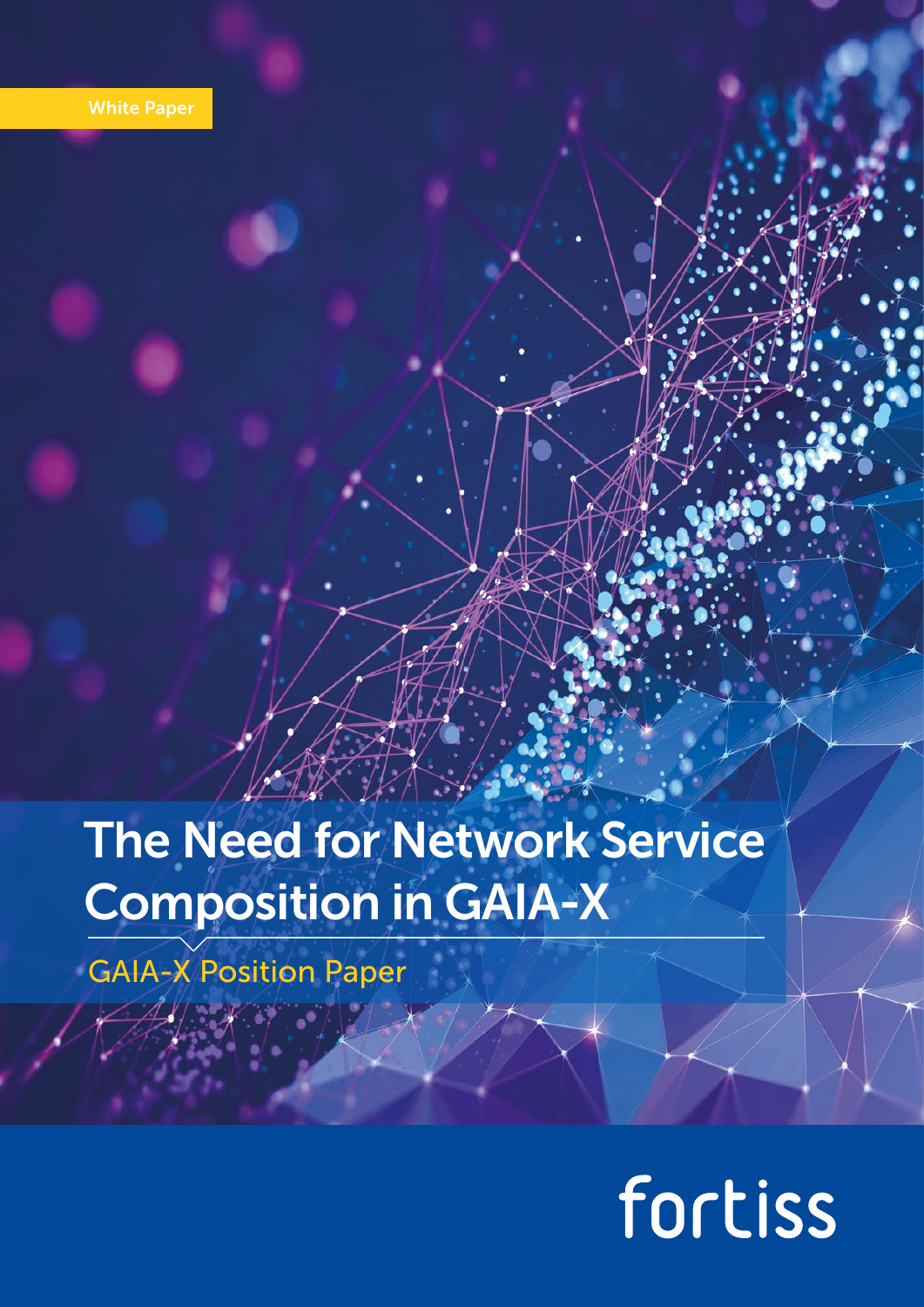#### The Need for Network Service Composition in GAIA-X – GAIA-X Position Paper

GAIA-X Open Work Package Interconnection and Network Version 1.0

Authors

Josep Blanch *Hospital Clínic de Barcelona*

Luca Cicchelli *TOP-IX*

Rute C. Sofia *fortiss GmbH*

Dominik Stingl *DE-CIX Management GmbH*

Olivier Tirat, Djamal Zeghlache *Télécom SudParis*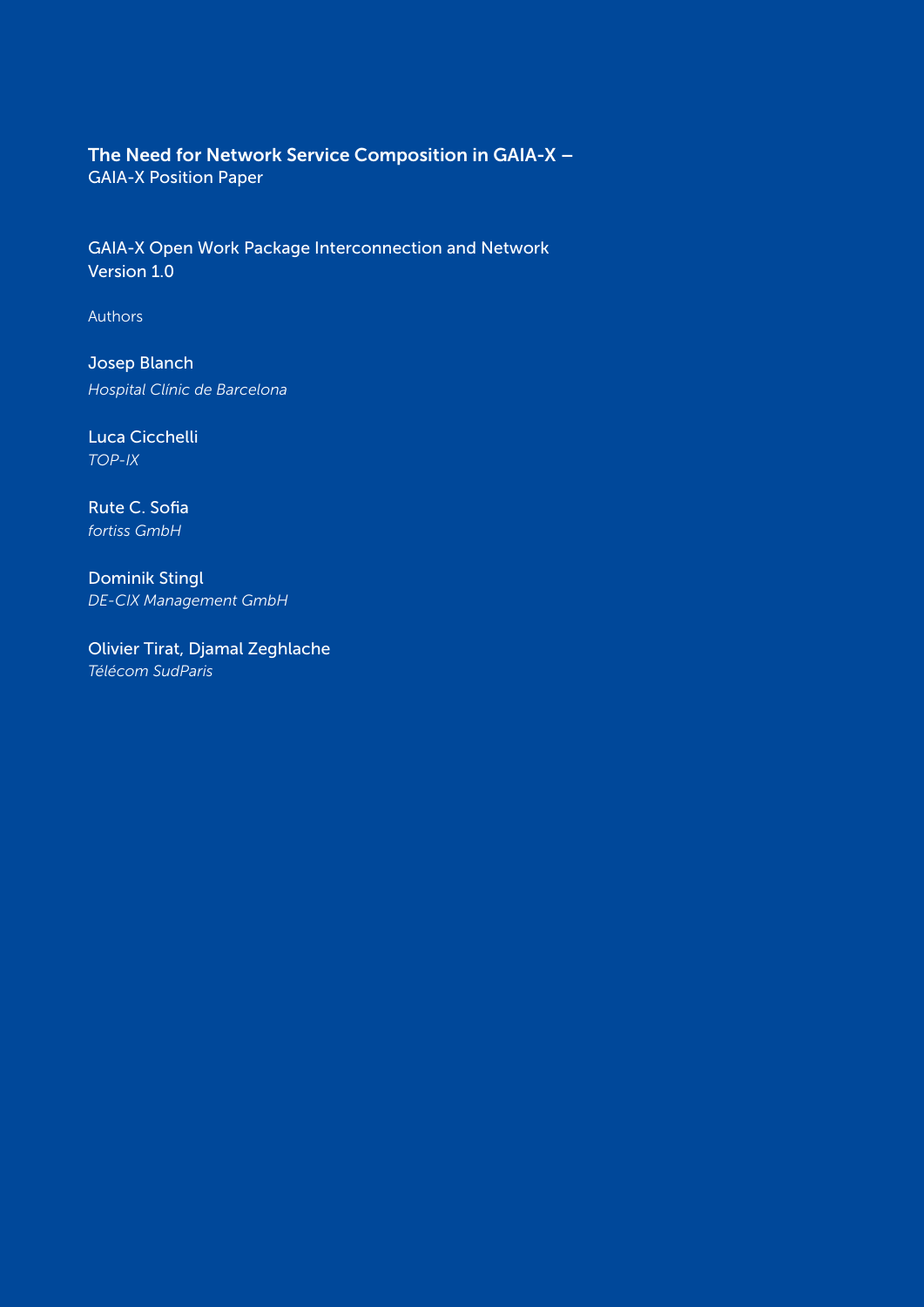### **Content**

| 1 Introduction                                                                | 4              |
|-------------------------------------------------------------------------------|----------------|
| 2 GAIA-X Architecture, Infrastructure, Network, and Interconnection Aspects 4 |                |
| 2.1 Interconnection and Networking Services                                   | 5              |
| 2.2 The Support of Differentiated Interconnection Services                    | 5              |
| 2.3 Examples of New Challenges to be Accommodated                             | 5              |
| 2.4 Moving Ahead: the Need for Network Service Composition                    | 6              |
| 2.5 Summary of Missing Aspects                                                | $\overline{7}$ |
| 3 Debate on Needed Improvements                                               | 7              |
| 3.1 Functional Elements Composition                                           | 7              |
| 3.2 Non-functional Elements Composition                                       | 8              |
| 3.3 Flexible Networking Services Offering                                     | 8              |
| 4 Summary: Benefits of Network Service Composition in GAIA-X                  | 9              |
| 5 Acknowledgments                                                             | 9              |
| Imprint                                                                       | 10             |
|                                                                               |                |

### List of Acronyms

| Advanced Message Queuing Protocol                  |
|----------------------------------------------------|
| Best Effort                                        |
| Content-centric Networking                         |
| Cloud Service Provider                             |
| Data Modeling Language                             |
| European Telecommunications<br>Standards Institute |
| <b>High Performance Computing</b>                  |
| Infrastructure as a Service                        |
| Inter-Cloud Provider                               |
| Interface Description Language                     |
| Internet of Things                                 |
| Internet Service Provider                          |
| Long Range                                         |
|                                                    |

| MQTT       | Message Queuing Telemetry Transport                  |
|------------|------------------------------------------------------|
| <b>NDN</b> | Named-data Networking                                |
| <b>NFV</b> | Network Functions Virtualization                     |
| <b>NIC</b> | Network Interface Card                               |
| ONF        | Open Networking Foundation                           |
| OPC UA     | Open Platform Communications<br>Unified Architecture |
| PaaS       | Platform as a Service                                |
| QoE        | Quality of Experience                                |
| QoS        | Quality of Service                                   |
| SaaS       | Software as a Service                                |
| <b>SDN</b> | Software-Defined Networking                          |
| <b>SSC</b> | Sector Specific Cloud                                |
| YANG       | Yet Another Next Generation                          |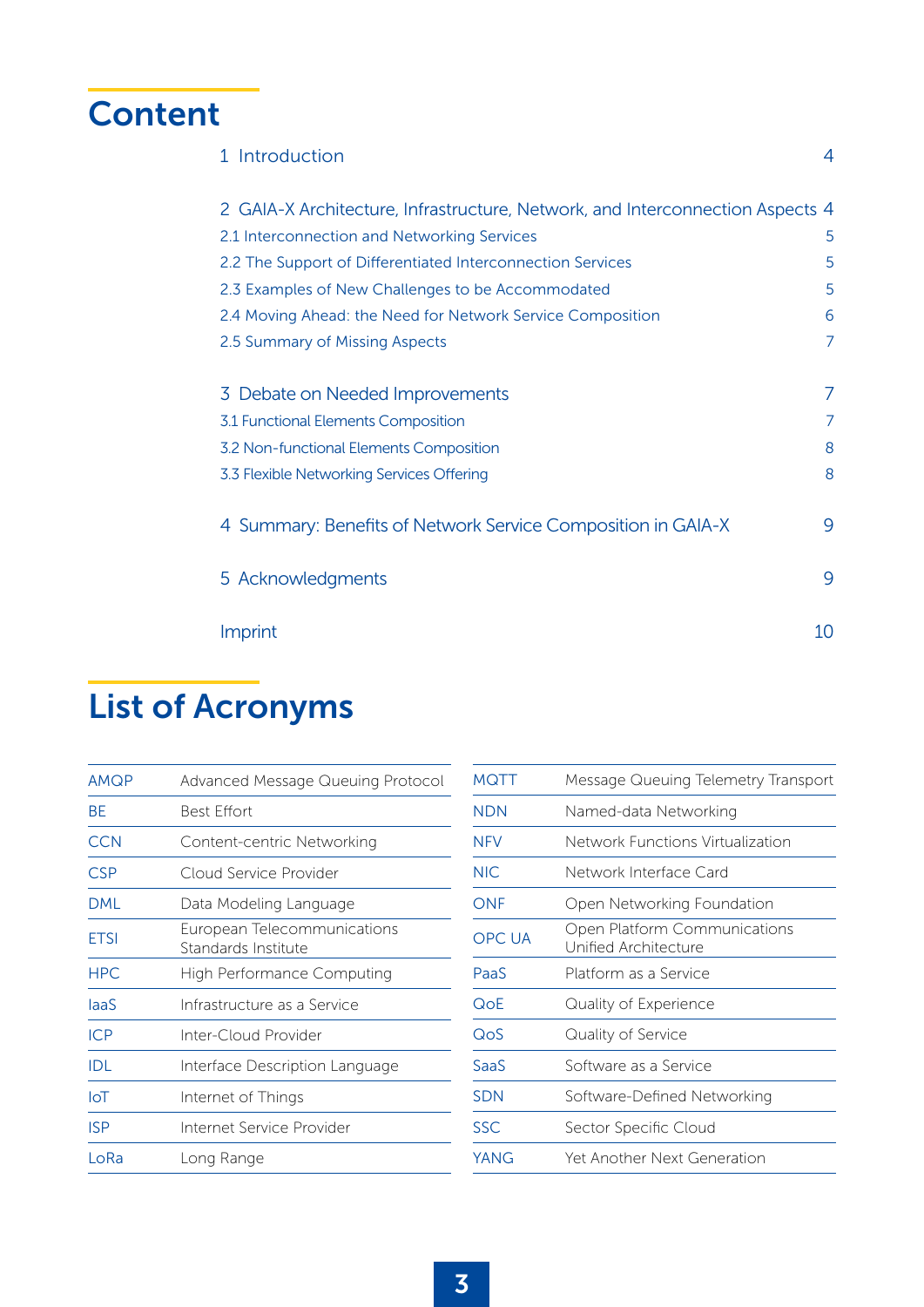### <span id="page-3-0"></span>1 Introduction

The purpose of this paper is to ignite a debate regarding the need to support network service composition in GAIA-X, in order to best support current and future services, offered and consumed in GAIA-X.

The position paper is organized into 4 sections. After this brief introduction, Section 2 debates on the GAIA-X architectural aspects supporting infrastructure, network, and interconnection aspects. The section explains reasons to consider network service composition, derived from a review of the Architecture Document delivered in June 2020, and from our identification of possible needs that still need to be supported. This analysis reveals the need to embed network service composition in a way that is adequately intertwined with applications and data services.

Section 3 debates on initial aspects that we believe should be supported to fully deliver GAIA-X users' expectations.

The last section debates on what such a network service composition could contain, aiming at supporting the GAIA-X relevant aspects of interoperability, policy rules, and federated services objectives.

### 2 GAIA-X Architecture, Infrastructure, Network, and Interconnection Aspects

The main purpose of GAIA-X is the design and establishment of federated, open Infrastructure and Data Ecosystems based on European values for data and cloud sovereignty. These ecosystems bring together customers and providers with different service needs and holding different, highly heterogeneous architectures. To best accommodate such multitude of services and data, the GAIA-X architecture is based on the notion of a sovereign and flexible interconnection of networks and data ecosystems, where data may be flexibly exchanged between different customers and providers. In order to implement the concept of Infrastructure and Data Ecosystems in GAIA-X, a *Federated Catalog* with a list of different types of services plays a pivotal role in GAIA-X. The Federated Catalog consists of a list of GAIA-X-certified services that GAIA-X compliant providers are offering to customers. In order to understand service offerings and describe it in more detail, the service offerings are described with a *self-description* language. self-descriptions provide the basis to characterize offered services and are flexible enough to accommodate both functional as well as non-functional attributes of the offered services.

Due to the distributed and decentralized nature of the GAIA-X Infrastructure and Data Ecosystems, there is the need to integrate a way to allow the composition of services derived from components/ assets from different service providers. As it cannot be assumed that the different service components will always be hosted in the same data center, there is also the need to provide a way to interconnect the different distributed service components in order to deliver end-to-end services to the customer. Consequently, different requirements arise for those interconnections.

Taking into consideration the need for service composition, GAIA-X defines specific components, both on the Data Ecosystem and Infrastructure Ecosystem. This allows GAIA-X offerings to be the instantiation of services on GAIA-X nodes. Nodes are key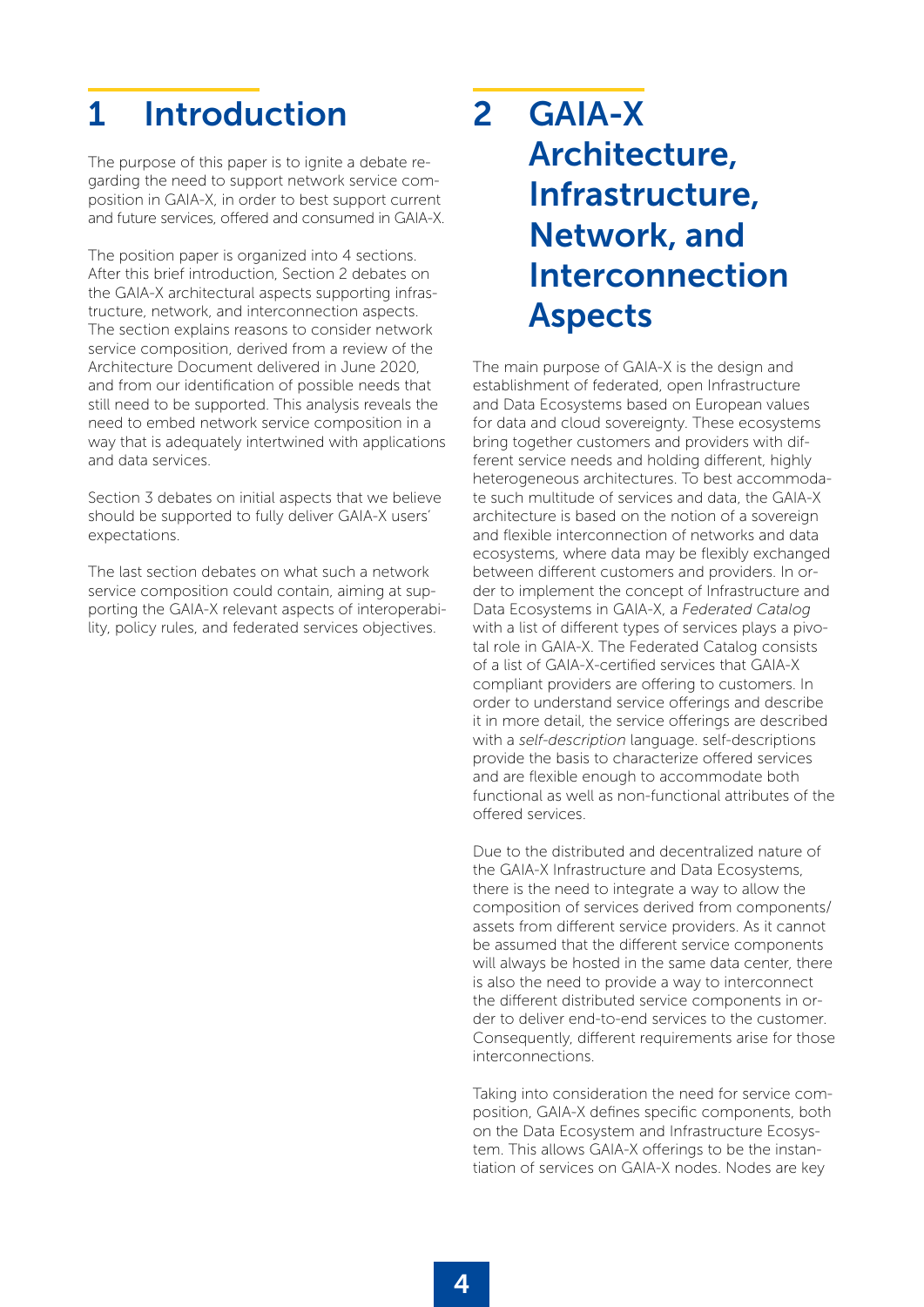<span id="page-4-0"></span>components of the GAIA-X infrastructure composition. Infrastructure and networking interconnecting components are based on three basic building blocks, as addressed in the next sub-section.

#### 2.1 Interconnection and Networking Services

Currently, GAIA-X addresses the architectural needs for networking and interconnection via three building blocks:

- a self-description model, which considers connectivity attributes such as type of networking interface (NIC); supported data rates; latency (where latency refers to the time interval between a source sending a first packet of a flow, until the instant of reception of the last packet of that flow);
- **2** Inter-Cloud Provider (ICP) measurements, describing connectivity between nodes/ providers;
- $\mathbf{z}$  Interconnection and networking services based on Internet *Quality of Service* (QoS) indicators.

Given these three building blocks, the focus is mainly on the self-description of GAIA-X nodes, where interconnection and networking are addressed via the definition of attributes. The self- descriptions for the GAIA-X infrastructure currently consider QoS functional parameters relevant for the support of real-time data services, e.g., latency, data rates, bandwidth.

However, today's data services across the Internet and across private Clouds bring in additional challenges and additional requirements, derived from the needs of advanced applications. Non- functional requirements for services need also to be supported. For instance, *service time to completion* is a non-functional QoS requirement corresponding to the instant between the submission of a service (e.g., program/process/thread/task in an operating system) until the execution and the return of the output of the service to the customer. Therefore, it does not suit a hard QoS guarantee such as latency.

Such non-functional requirements, in GAIA-X, can be checked against the use-cases under development, as well as from the already existing security and data sovereignty requirements.

#### 2.2 The Support of Differentiated Interconnection Services

The GAIA-X architecture incorporates already a requirements analysis from an infrastructure perspective, derived from the different use cases in GAIA-X. Based on such an analysis, a high- level overview has been created, which outlines the needs of the use cases in GAIA-X with respect to interconnection and networking services. Figure 1 provides an overview of the interconnections between different entities in GAIA-X and the requirements on the network, which should interconnect them. Such a perspective enables a differentiated services capability between "Best Effort" (BE) services, e.g., basic Internet connectivity, and more elevated services, which could be provided by dedicated interconnection and networking services.



#### *Figure 1: GAIA-X network requirements to use case mapping.*

Given the aforementioned description in Section 2.1 about the need for dedicated interconnection and given the overview of the use case analysis, it becomes apparent that networking and interconnection services represent an indispensable building block to carry out the establishment of GAIA-X with its Infrastructure and Data Ecosystems. Consequently, the Federated Catalog with its plethora of services must be extended with adequate networking and interconnection services, considering, for instance, requirements such as functional and non-functional QoS, security, and portability. Examples for different types of use cases, which rely on dedicated interconnection and networking services are briefly explained in the next section.

#### 2.3 Examples of New Challenges to be Accommodated

As a first simple example justifying the need to accommodate more flexibility in terms of entity description and a need to integrate both functional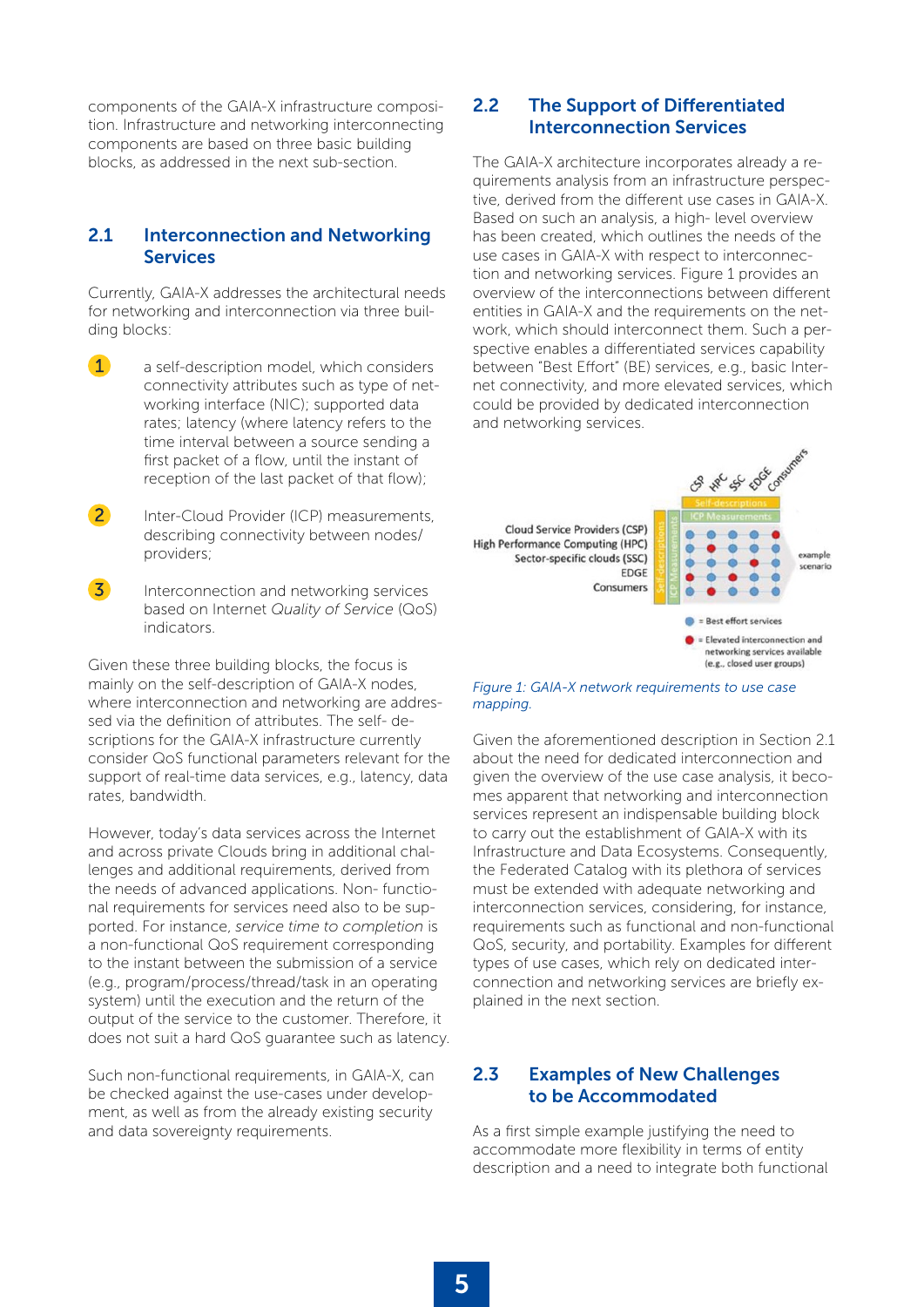<span id="page-5-0"></span>and non-functional networking and interconnection requirements, let us consider the current evolution of Internet based services towards an Internet of Things (IoT), from a consumer or industrial service perspective.

Novel services, such as *Mobile Crowd Sensing* services derived from Cloudlets and supported by devices placed on the so-called "Far Edge" (field-level devices, end-user devices) bring in challenges and requirements for providers and customers in GAIA-X, e.g., the need to address mobility of private Edge-Clouds; portability and decentralized accountability, for instance. Novel infrastructure technologies, such as long-distance wireless/cellular (e.g., LoRa/ LoRaWAN, 5G/6G, and also an Internet of Space) introduce new requirements and the need to revise attributes and the self-descriptions of nodes, and of their interconnections. Services, such as monitoring and even service management, will also most likely require the support of meta-data from an infrastructure perspective, e.g., the integration of an "Application Model" onto the infrastructure self-description entities.

Another more centralized example can be deduced from the envisioned use cases in GAIA-X, belonging to the healthcare, industry, or financial sectors, where customers need to transfer their data to external locations. Examples comprise the storage or backup of data at an external Cloud, the transfer to an HPC cluster for an extensive analysis, or to share data with one or multiple suppliers. For the exchange of data, it has to be ensured in any cases, that the different parties can be interconnected and that additional requirements are addressed, covering guarantees on bandwidth, security and compliance aspects (such as data separation at network level), and the paths (redundant, country restrictions etc.), the data has to travel to reach the intended destination.

Both the new as well as already known challenges can be accommodated via a network service composition model and also via adding more flexibility to the self-descriptions of networking and interconnection attributes.

#### 2.4 Moving Ahead: the Need for Network Service Composition

As a flexible architecture that can support Cloud, Edge (including private Industrial Edges), Edge-Cloud, and any future data center computational architectures, GAIA-X is being developed with enough flexibility to foster the dynamic establishment and

selection of relationships between stakeholders. The role that each actor can play, including network and interconnection service providers, has to be decided by customers and tenants who must be given the possibility to select and contract services with candidate service providers.

Such flexibility is essential to support new challenges and accommodate new Cloud architectures, and new service/value-chains. A suitable, flexible description and composition of infrastructure

/interconnection/networking services needs to be adequately integrated and addressed in the GAIA-X architecture, in order to allow for a greater degree of flexibility in accommodating new offerings. This can be achieved via embedding the infrastructure, networking, and interconnection services in the GAIA-X architecture meta-model and service offerings. Networking and interconnection services can be composed via heterogeneous offerings from multiple providers and technologies and can also be delegated completely to a provider by customer decision and approval through negotiation.

Further sovereignty and trust can only be ensured if a number of key requirements and features are included in the meta-model. Besides obvious requirements such as portability, other requirements need to be accounted for, such as high availability, security, isolation, protection and monitoring. Beyond monitoring, means for auditing and certification, by tenants and consumers, have to be an integral part of the meta-model. The architecture needs to enable the control and configuration of this visibility and auditing capabilities and features. GAIA-X also intends to enable the establishment of dynamic policies, including data protection and routing policies.

The right approach to achieve this is to support network service composition in the GAIA-X architectural meta-model. It is also relevant to consider the capability to describe interconnection and networking services in a flexible way. Network service composition needs to take into consideration, in an integrated way, aspects that go beyond a rich description of connectivity and that define Cloud and Edge services to be a composition of node description, functional and non- functional requirements of the access to those nodes, and interconnection description. Notice that this composition is slightly more sophisticated than the models available today, e.g., for 5G and Software-Defined Networking (SDN) (network slices and their management); still, such composition can be built on SDN principles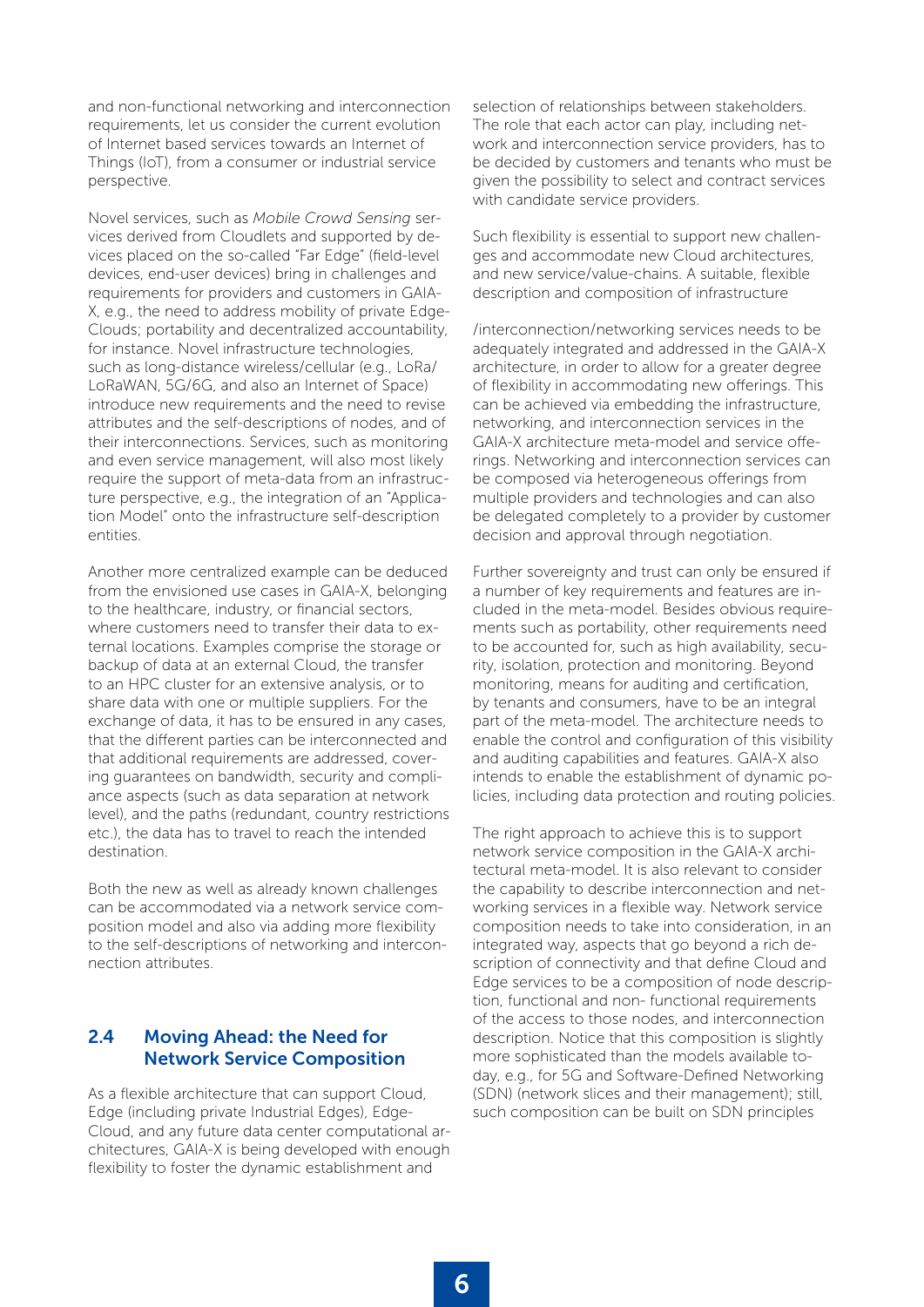<span id="page-6-0"></span>and needs to be as rich as composing a slice for verticals, via private and public Clouds, since vertical industries can own wireless spectrum licenses and their own Cloud infrastructure and associated services.

#### 2.5 Summary of Missing Aspects

 $\rightarrow$ 

The self-description of interconnection and networking services needs to accommodate more flexibility, taking into consideration the need to address Quality of Experience (QoE)/QoS with the interconnection services and also a need to accommodate aspects such as finer-grained differentiated services; specific characteristics of applications being served. While this implies accommodating state-of-the-art, such as the 3GPP network slice definition and management principles, this also implies going beyond the network management aspects and integrating the capabilities to handle heterogeneous services at the data and networking levels.

 The GAIA-X architectural meta-model should integrate networking service composition. The GAIA-X architectural metamodel does not cover network service composition. This aspect must be added into the architecture description and scope in order to enable interoperability and compatibility at the multi-tenant and multi-provider service composition level while ensuring independence of users and providers.

### 3 Debate on Needed Improvements

To facilitate the adequate support of different data and infrastructure ecosystems, there is the need to support, in GAIA-X, an atomic network service composition. The latter integrates both functional and non-functional service requirements and has the capability to integrate meta-data, e.g., in the form of intents; offering the capability to consider abstract descriptions of the networking service components, and also their functional requirements. For this purpose, specific improvements are debated next.

#### 3.1 Functional Elements Composition

A first improvement is to adopt an *Interface Definition Language* (IDL) to support network service composition. Moreover, *Data Modeling Languages*  (DML) such as the *Yet Another Next Generation* (YANG) model both configuration data as well as state data of network elements. These are aspects, which are relevant to support, for instance, nonfunctional QoS requirements, and should also be considered in the network service composition framework of GAIA-X.

Applying IDLs and DMLs assist in a better intertwining between the networking services and upper layer services, thus contributing to bringing in more flexibility to the GAIA-X architecture.

Ontologies will help to assure coherent and compatible results by design. For networking services, these ontologies shall cover the classes and fields that make up the interfaces.

In addition to a non-constraining IDL, the overall networking service description framework needs to be agreed upon. This requires identification of the underlying fundamental services to compose and manage the life cycle of application level services and network level services (also known as network services nowadays). Examples of available service description frameworks that are relevant to consider in GAIA-X are, for instance, the OASIS Topology and Orchestration Specification for Cloud Applications (TOSCA)1 , in regards to network service management and orchestration; the ONF<sup>2</sup> Software Defined Network<sup>3</sup> (SDN) architecture and the ETSI Standards 

- 1 http://docs.oasis-open.org/tosca/TOSCA/v1.0/TOSCA-v1.0.html
- 2 https://opennetworking.org/
- 3 https://opennetworking.org/sdn-definition/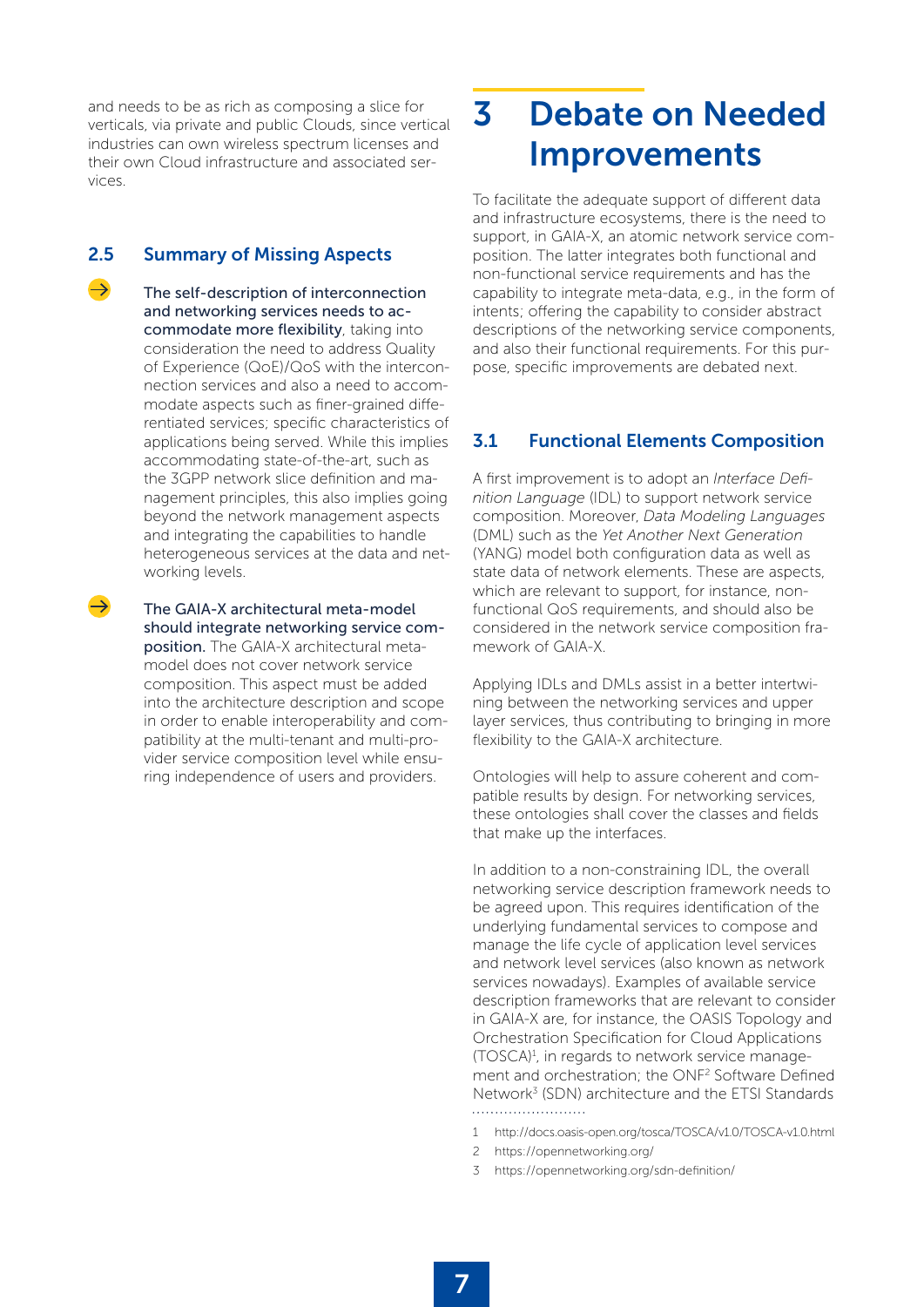<span id="page-7-0"></span>for Network Function Virtualization (ETSI NFV)<sup>4</sup>. SDN supports the means to dynamically control and provision networks as a service; NFV provides the capability to manage and orchestrate resource virtualization on the network and their composition into higher-layer network services. While state of the art work needs to be accommodated, there is also the need to evaluate, which languages could better suit the description of networking services, for the specific context of GAIA-X use-cases.

#### 3.2 Non-functional Elements Composition

Composition of non-functional elements for network services and going beyond to application level services or end user services, must be addressed via a common framework. Such framework needs to integrate network service composition, orchestration, and service life cycle management principles.

The GAIA-X process for such composition should ideally be specified and illustrated via a set of appropriate use cases, selected to lead to completeness. This requires that the fundamental and atomic services and processes, needed to compose network services, are fully identified and specified.

To provide flexibility to integrate non-functional requirements, the selected IDL has to be coupled with a DML to be able to integrate non-functional elements (properties, intents, attributes). Such a network composition framework needs also to accommodate schema translation in real-time. Another aspect that needs to be considered is the need to accommodate dynamic offloading of services between GAIA-X nodes.

#### 3.3 Flexible Networking Services **Offering**

A crucial aspect to achieve an adequate network service composition is to integrate support for an adequate intertwining of networking services and application level requirements. This is a must if the objective is to enable autonomic composition of services based on service self-descriptions.

Thus, both semantic and syntactic interoperability needs to be ensured. Specifically, an adequate and semantic support for several communication protocols available is required. This relates with the 

4 https://www.etsi.org/technologies/nfv

OSI Layer 2 and 3 communication aspects, but it has also to accommodate additional protocols, like the support of IP-based messaging protocols such as MQTT/AMQP/ZeroMQ; Publish/Subscribe communication architectures, such as OPC UA or even novel information- centric networking architectures, such as NDN/CCN. Each use case has its own set of building blocks, so the interconnection services should cover diverse scenarios ranging from a single point to point connection to complex multi-point architectures, also considering host-reachability and content-oriented developments as well. Examples for creating those different architectures cover the open IX-API<sup>5</sup> as well as solutions from the area of SDN, to flexibly interconnect and configure these architectures.

By addressing network service composition and providing adequate interfacing derived from IDLs/ DMLs, it is feasible to accommodate reliability, offloading of services without requiring, for instance, changes to the descriptions of the respective network interfaces and interconnections.

For this to be possible, the interconnection services need to be composed according to customers' requirements and applications being served.

Semantic and syntactic interoperability needs therefore to be addressed also by ensuring that the described networking and interconnection services can be adequately associated with self- descriptions, offered as GAIA-X services, so that they can be looked up in the catalog and can be used in composing more complex services by GAIA-X users.

5 https://ix-api.net/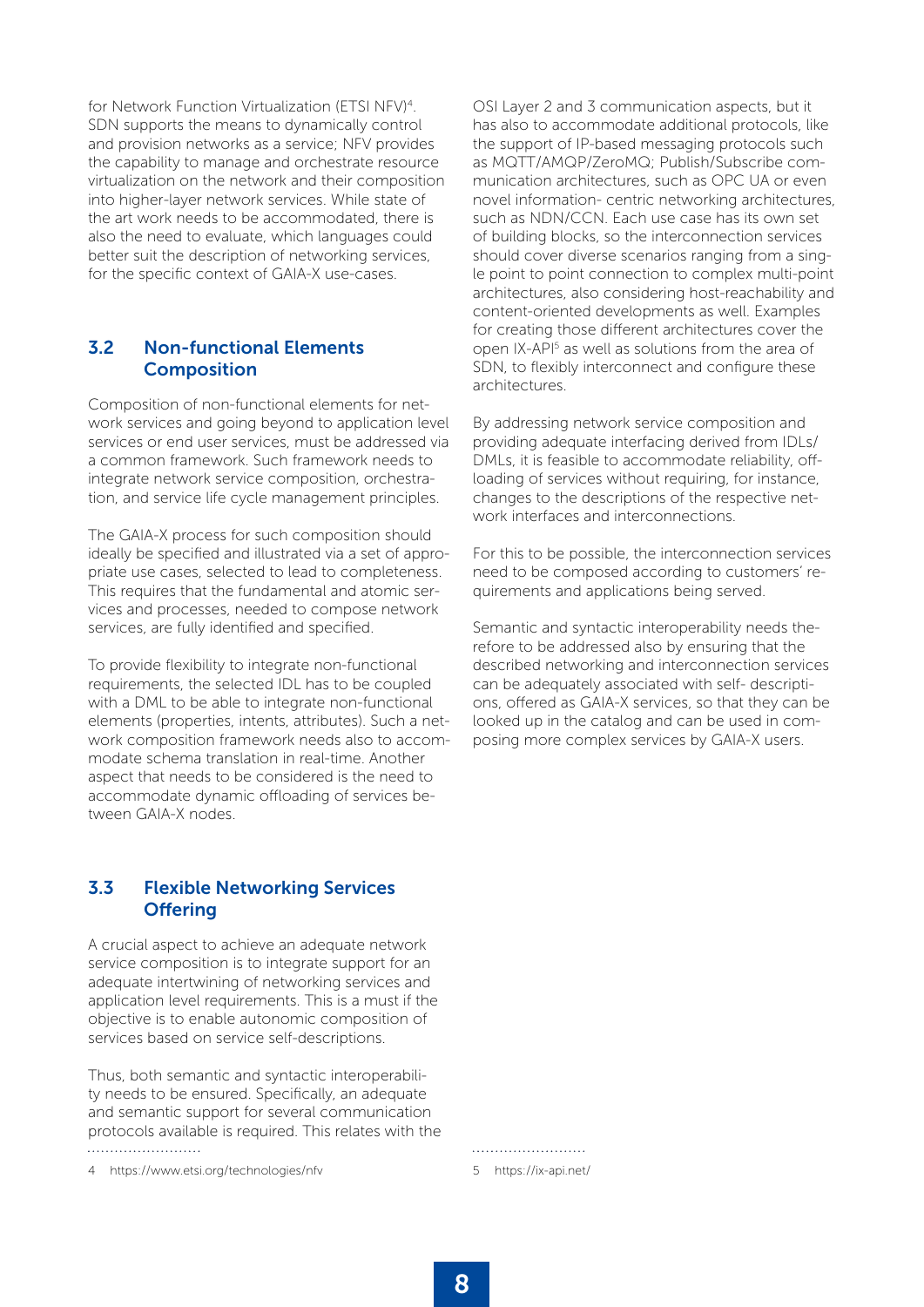### <span id="page-8-0"></span>4 Summary: Benefits of Network Service Composition in GAIA-X

Throughout the previous sections, we discussed the need to consider network service composition as part of the GAIA-X architecture. We highlighted initial aspects to address, pinpointing specific operational solutions that can support the development of such a network composition framework.

Our take is that it is feasible today to assist in a more flexible description of network and interconnection services in GAIA-X, in a way that enables and facilitates interoperability. By composing GAIA-X services with already interoperable building blocks, widely used by Cloud Service Providers or Interconnection Service Providers, we can guarantee the conditions for interoperability of GAIA-X composed services. One of the main goals of the entire GAIA-X project.

Still, GAIA-X also has to guarantee that its policy rules will protect the end user. Therefore, the network service composition is a way to avoid the black box effect of overall service definition.

This black box effect exists already for SaaS and IaaS services, but it is easier to expose it in the framework of IaaS policy rules. IaaS policy rules imply that users can define the country where their information may legally be stored, assuming a storage service. However, Cloud Storage Services are not only Storage Services because the only way to access or store the data is through a networking service. Networking services are a key component of Cloud-Edge offerings.

Technically speaking, a Cloud or Edge service (e.g., storage, computation) exposed to the user is **always** a composition of a network service, and an Application Level service. But only the external network attributes are observable by the user. To certify an application level service against GAIA-X IaaS policy rules, all the interconnections between networking services and application level services must be described in a unique way.

A network service composition framework is an elegant and flexible way to describe such interconnections between services at an infrastructure and data level.

GAIA-X users may have for sure other needs than purely functional ones, but we may consider that the GAIA-X Federated Catalog should also address requests that are purely functional. By purely functional, we mean that neither providers nor locations are defined in the request, but just the need to implement a defined functionality. Here, networking service composition will guarantee that end user requests will be defined in a way that does not provide advantage or does not enhance the position of any Cloud/Edge provider or of any particular services, by adopting an objective data model to interrogate the Federated Service Catalog.

### 5 Acknowledgments

The authors of the position paper would like to thank Kosmas Alexopoulos (Laboratory for Manufacturing Systems & Automation), Arnaud Braud (Orange), Wolfgang Fleischer, Gael Fromentoux (Orange), Koki Mitani (NTT Corporation), Benoit Radier (Orange), and Kevin Smith (Vodafone Technology) for their valuable and detailed feedback. Furthermore, a big thank goes to the members of the GAIA-X Open Work Package "Interconnection and Network", who helped to improve the position paper with their comments and suggestions during the weekly meetings.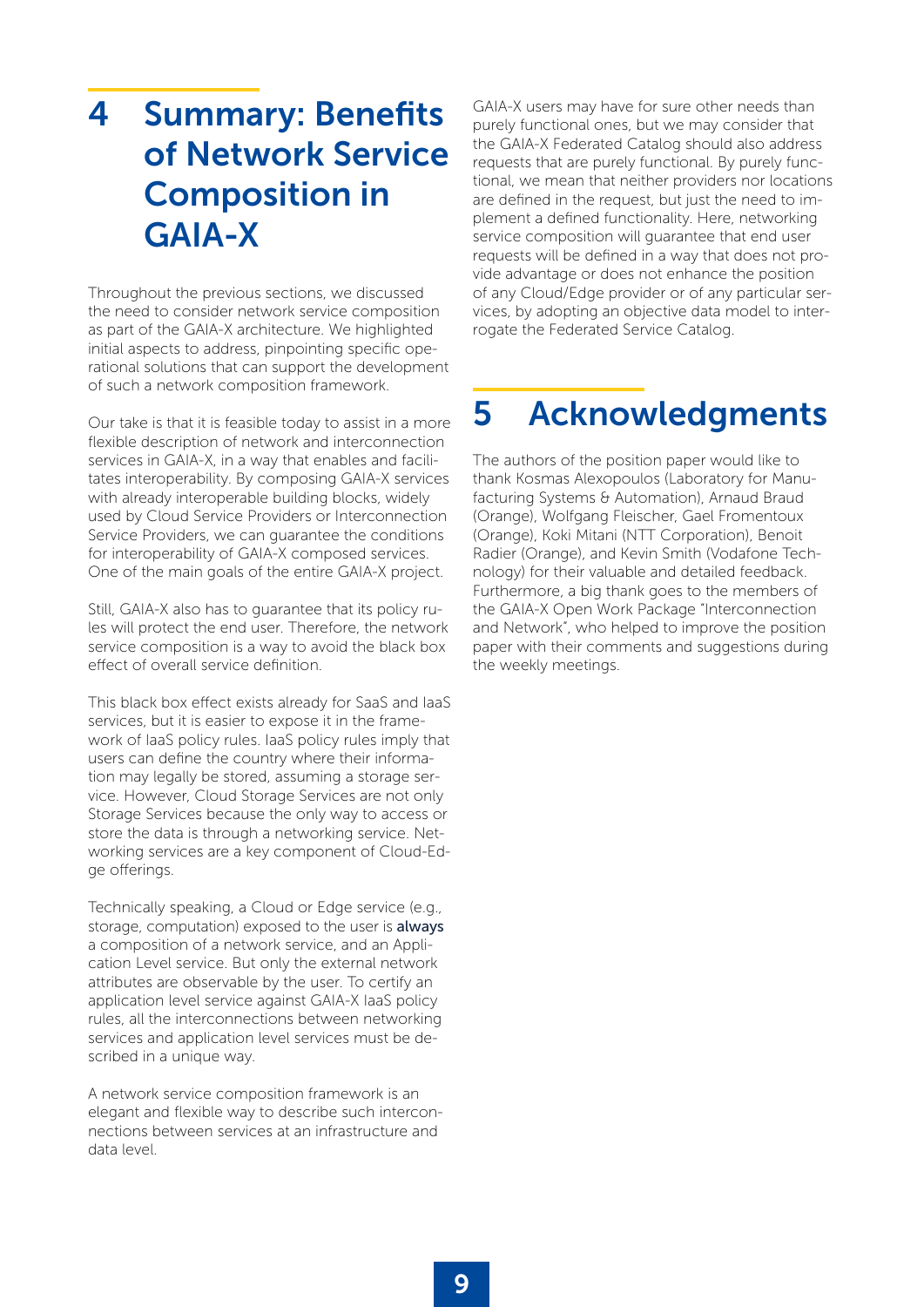### <span id="page-9-0"></span>Imprint

#### Publisher

fortiss www.fortiss.org for

GAIA-X Open Work Package Interconnection and Network © 2021

#### Authors

Josep Blanch, *Hospital Clínic de Barcelona*

Luca Cicchelli, *TOP-IX*

Rute C. Sofia, *fortiss GmbH*

Dominik Stingl, *DE-CIX Management GmbH*

Olivier Tirat, Djamal Zeghlache, *Télécom SudParis*

Layout Kathrin Kahle, Sonja Taut

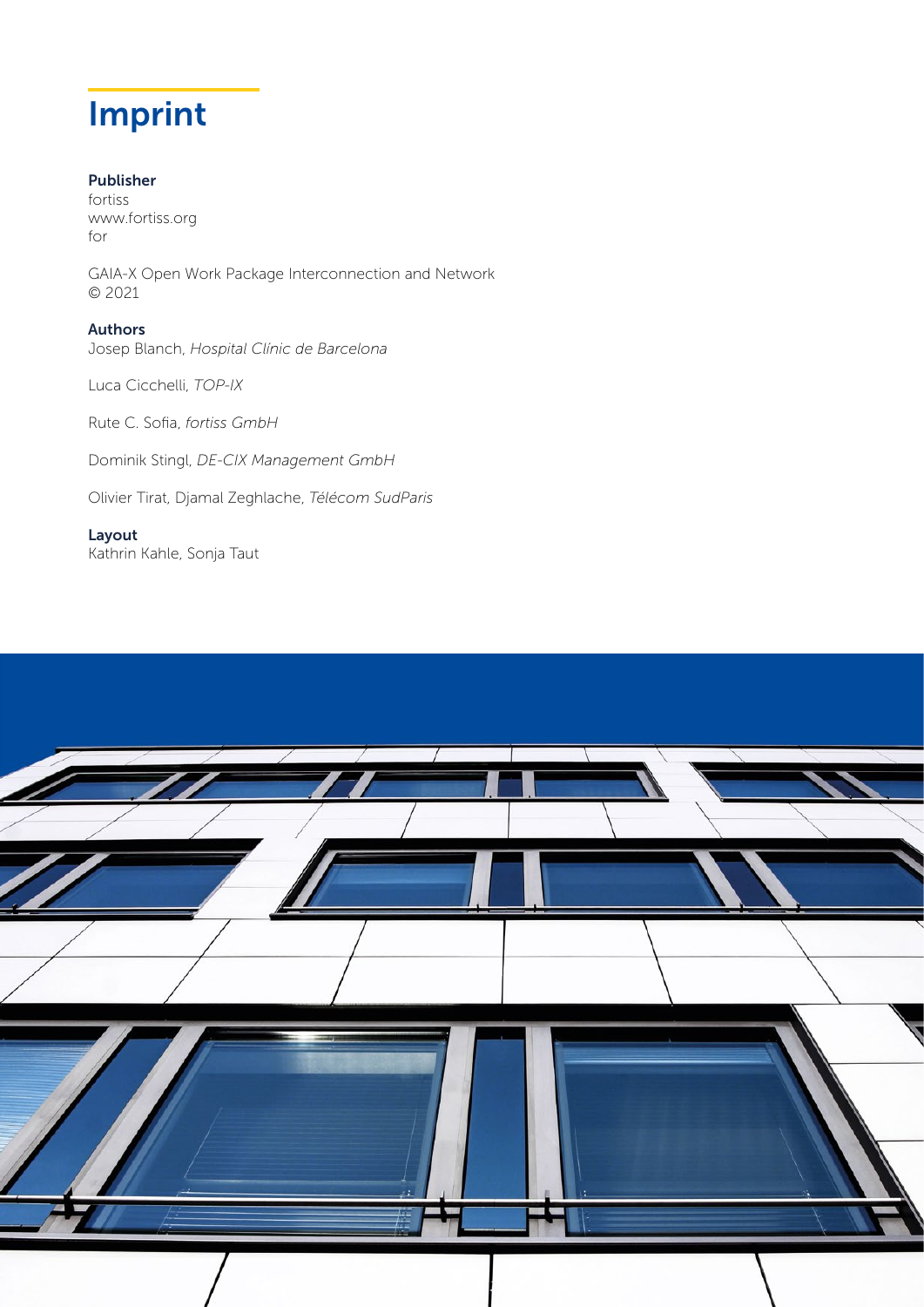fortiss is the Free State of Bavaria research institute for software-intensive systems based in Munich. The institute's scientists work on research, development and transfer projects together with universities and technology companies in Bavaria and other parts of Germany, as well as across Europe. The research activities focus on state-of-the-art methods, techniques and tools used in software development and systems & service engineering and their application with cognitive cyber-physical systems such as the Internet of Things (IoT).

fortiss is legally structured as a non-profit limited liability company (GmbH). The shareholders are the Free State of Bavaria (majority shareholder) and the Fraunhofer-Gesellschaft zur Förderung der angewandten Forschung e.V.

Although this white paper was prepared with the utmost care and diligence, inaccuracies cannot be excluded. No guarantee is provided, and no legal responsibility or liability is assumed for any damages resulting from erroneous information.